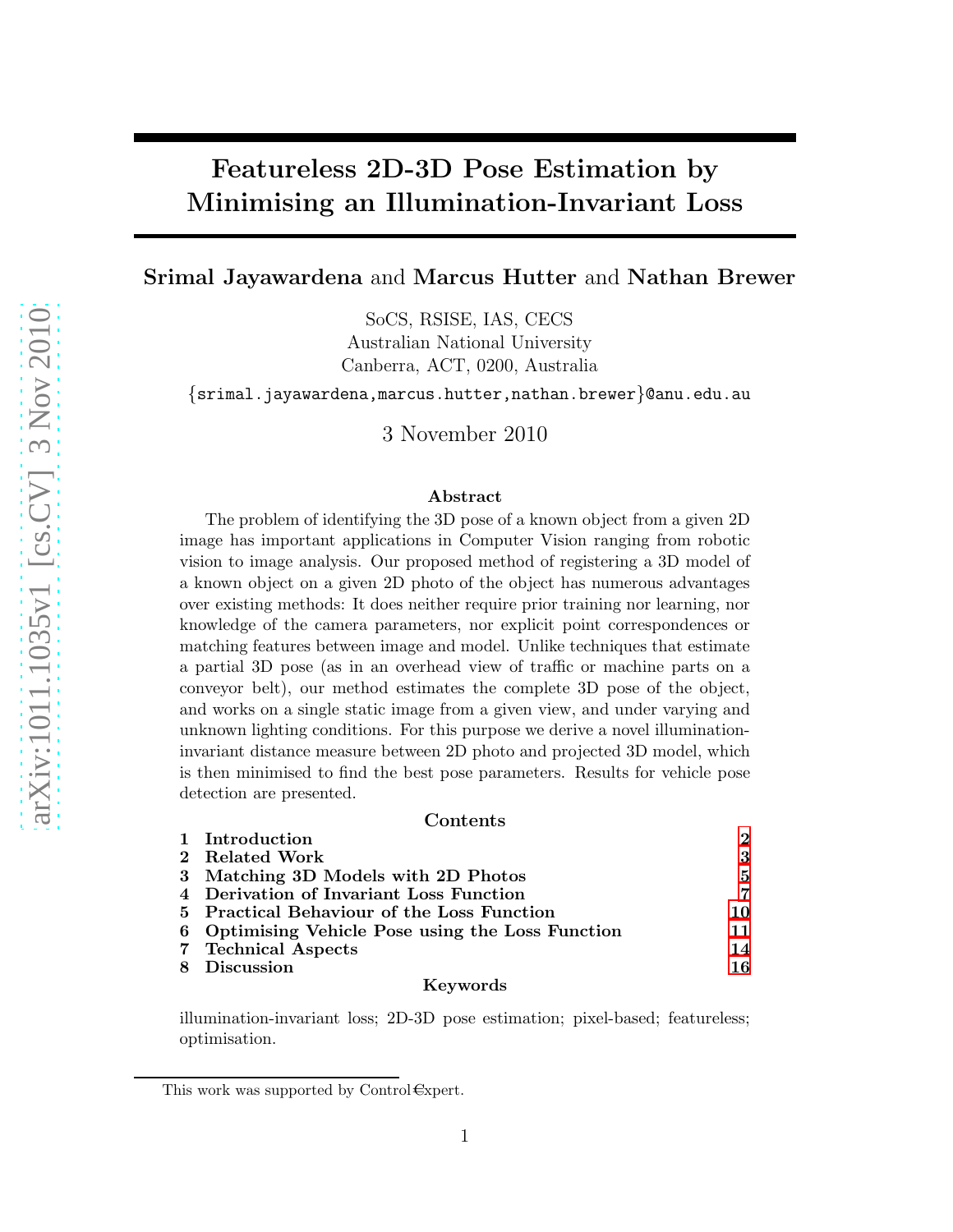## <span id="page-1-0"></span>1 Introduction

Pose estimation is a fundamental component of many computer vision applications, ranging from robotic vision to intelligent image analysis. In general, pose estimation refers to the process of obtaining the location and orientation of an object. However, the accuracy and nature of the pose estimate required varies from application to application. Certain applications require the estimation of the full 3D pose of an object, while other applications require only a subset of the pose parameters.

Motivation. The 2D-3D registration problem in particular is concerned with estimating the pose parameters that describe a 3D object model within a given 2D scene. An image/photograph of a known object can be analysed in greater detail if a 3D model of the object can be registered over it, to be used as a ground truth. As an example, consider the case of automatically analysing a damaged car using a photograph. The focus of this work is to develop a method to estimate the pose of a known 3D object model in a given 2D image, with an emphasis on estimating the pose of cars. We have the following objectives in mind.

- Use only a single, static image limited to a single view
- Work with any unknown camera (without prior camera calibration)
- Avoid user interaction
- Avoid prior training / learning
- Work under varying and unknown lighting conditions
- Estimate the full 3D pose of the object (not a partial pose as in an overhead view of traffic or machine parts along a conveyor belt)

A 3D pose estimation method with these properties would also be useful in remote sensing, automated scene recognition and computer graphics, as it allows for additional information to be extracted without the need for human involvement.

Many methods, including point correspondence based methods, implicit shape model based methods and image gradient based methods, have been developed to solve the pose estimation problem. However, the methods identified in the literature do not satisfy the objectives mentioned above, hence the necessity of our novel method. A more detailed review of existing pose estimation methods ranging over the past 30 years is presented in Section [2.](#page-2-0)

Main contribution. This paper presents a method which registers a known 3D model onto a given 2D photo containing the modelled object while satisfying the objectives outlined above. It does this by measuring the closeness of the projected 3D model to the 2D photo on a pixel (rather than feature) basis. Background and unknown lighting conditions of the photo are major complications, which prevent using a naive image difference like the absolute or square loss as a measure of fit.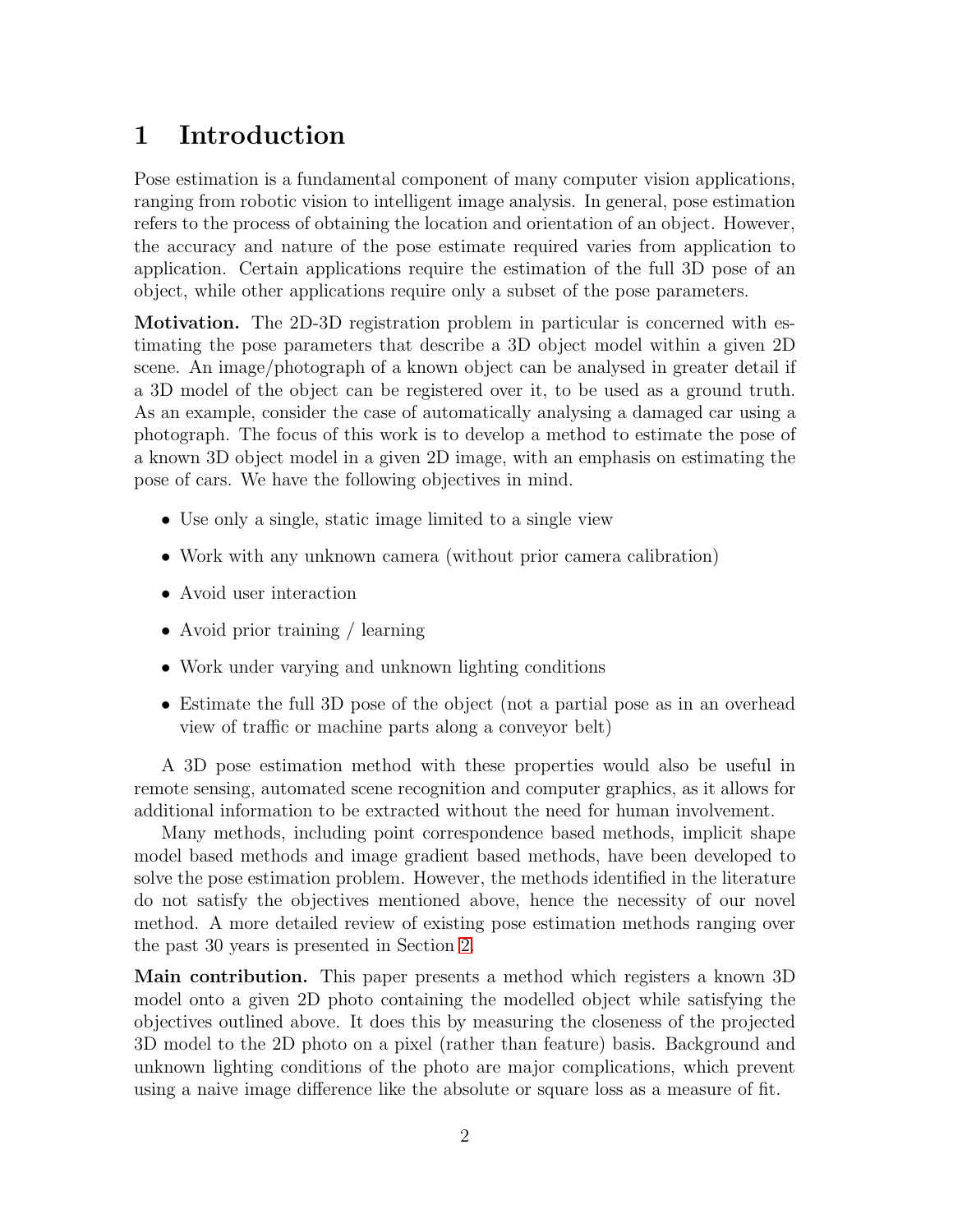A major contribution of this paper is the novel "distance" measure in Section [3](#page-4-0) that does neither depend on the lighting of the real scene in the photo nor on choosing an appropriate lighting in the rendering of the 3D model, hence does not require knowledge of the lighting. Technically, we derive in Section [4](#page-6-0) a loss function for vector-valued pixel attributes (of different modality) that is invariant under linear transformations of the attributes.

To analyse the nature of the developed loss function, we have applied it to a series of test cases of varying complexity, as detailed in Section [5.](#page-9-0) These test cases indicate that for our target application the loss function is well behaved and can be optimised using a standard optimisation method to find an accurate pose match. As presented in Section [6,](#page-10-0) we achieve good pose recovery results in both artificial and real world test cases using this optimisation scheme. In these optimisation tests, negative influence of the background is attenuated by clipping the photo to the projection of the 3D model when calculating the loss. Technical aspects of the optimisation and loss calculation methods are discussed in Section [7.](#page-13-0)

## <span id="page-2-0"></span>2 Related Work

Model based object recognition has received considerable attention in computer vision circles. A survey by Chin and Dyer [\[CD86\]](#page-16-0) shows that model based object recognition algorithms generally fall into 3 categories, based on the type of object representation used - namely 2D representations, 2.5D representations or 3D representations.

2D representations store the information of a particular 2D view of an object (a characteristic view) as a model and use this information to identify the object from a 2D image. Global feature methods have been used by Gleason and Algin [\[GA79\]](#page-16-1) to identify objects like spanners and nuts on a conveyor belt. Such methods use features such as the area, perimeter, number of holes visible and other global features to model the object. Structural features like boundary segments have been used by Perkins [\[Per78\]](#page-17-0) to detect machine parts using 2D models. A relational graph method has been used by Yachida and Tsuji [\[YT77\]](#page-17-1) to match objects to a 2D model using graph matching techniques. These 2D representation-based algorithms require prior training of the system using a 'show by example' method.

2.5D approaches are also viewer centred, where the object is known to occur in a particular view. They differ from the 2D approach as the model stores additional information such as intrinsic image parameters and surface-orientation maps. The work done by Poje and Delp [\[Poj82\]](#page-17-2) explain the use of intrinsic scene parameters in the form of range (depth) maps and needle (local surface orientation) maps. Shape from shading [\[Hor75\]](#page-16-2) and photometric stereo [\[Woo78\]](#page-17-3) are some other examples of the use of the 2.5D approach used for the recognition of industrial parts. A range of techniques for such 2D/2.5D representations are described by Forsythe and Ponce [\[FP02\]](#page-16-3), by posing the object recognition problem as a correspondence problem.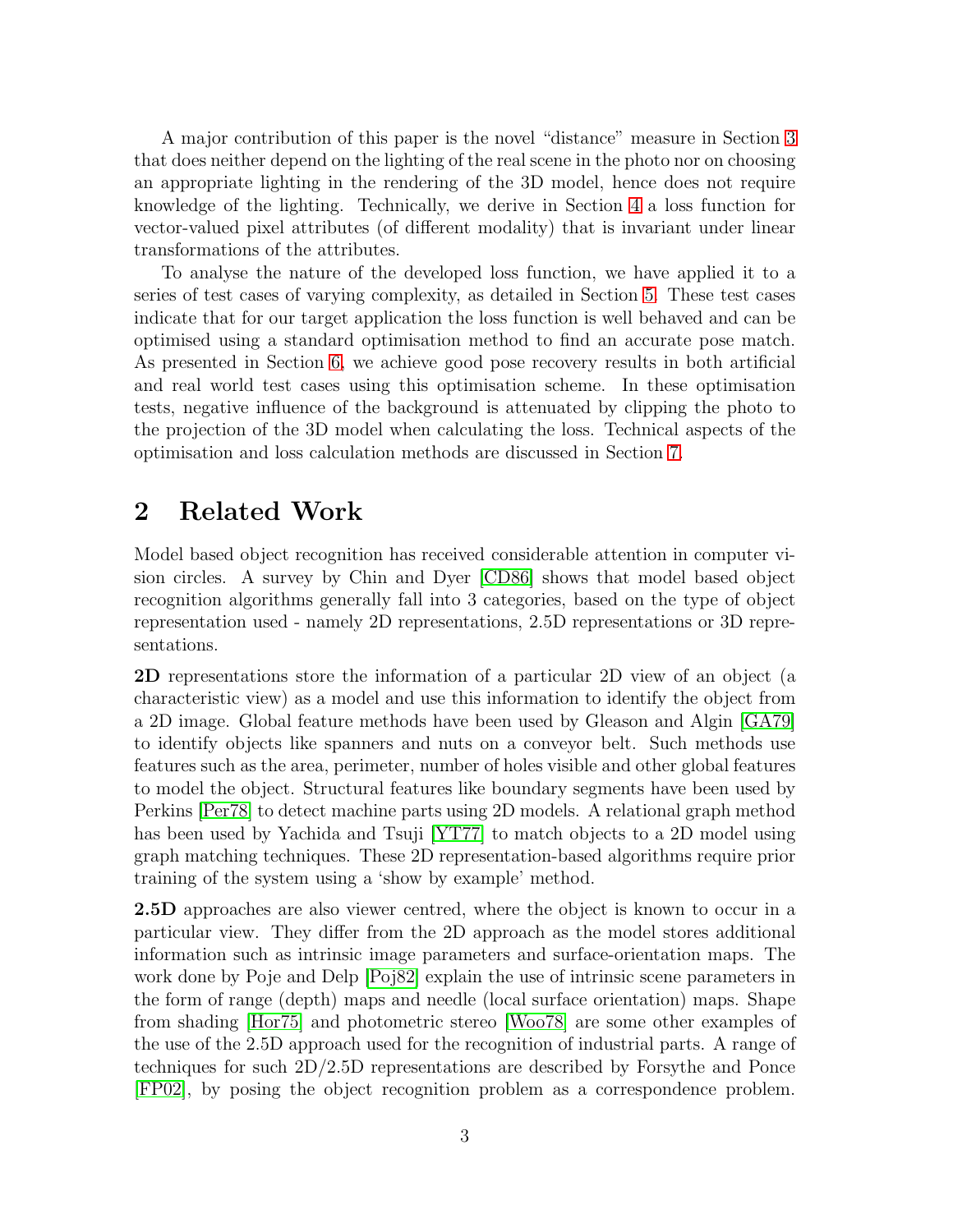These methods obtain a hypothesis based on the correspondences of a few matching points in the image and the model. The hypothesis is validated against the remaining known points.

3D approaches are utilised in situations where the object of interest can appear in a scene from multiple viewing angles. Common 3D representation approaches can be either an 'exact representation' or a 'multi-view feature representation'. The latter method uses a composite model consisting of 2D/2.5D models for a limited set of views. Multi-view feature representation is used along with the concept of generalised cylinders by Brooks and Binford [\[Bro81\]](#page-16-4) to detect different types of industrial motors in the so called ACRONYM system. The models used in the exact representation method, on the contrary, contain an exact representation of the complete 3D object. Hence a 2D projection of the object can be created for any desired view. Unfortunately, this method is often considered too costly in terms of processing time.

Limitations. The 2D and 2.5D representations are insufficient for general purpose applications. For example, a vehicle may be photographed from an arbitrary view in order to indicate the damaged parts. Similarly, the 3D multi-view feature representation is also not suitable, as we are not able to limit the pose of the vehicle to a small finite set of views. Therefore, pose identification has to be done using an exact 3D model. Little work has been done to date on identifying the pose of an exact 3D model from a single 2D image. Huttenlocher and Ullman [\[HU90\]](#page-16-5) use a 3D model that contains the locations of edges. The edges/contours identified in the 2D image are matched against the edges in the 3D model to calculate the pose of the object. The method has been implemented for simple 3D objects. However, this method will not work well on objects with rounded surfaces without clearly identifiable edges.

Implicit Shape Models. Recent work by Arie-Nachimson and Ronen Basri [\[ANB09\]](#page-16-6) makes use of 'implicit shape models' to recognise 3D objects from 2D images. The model consists of a set of learned features, their 3D locations and the views in which they are visible. The learning process is further refined using factorisation methods. The pose estimation consists of evaluating the transformations of the features that give the best match. A typical model requires around 65 images to be trained. There are many different types of cars in use and new car models are manufactured quite frequently. Therefore, any methodology that requires training car models would be laborious and time consuming. Hence, a system that does not require such training is preferred for the problem at hand.

Image gradients. Gray scale image gradients have been used to estimate the 3D pose in traffic video footage from a stationary camera by Kollnig and Nagel [\[KN97\]](#page-16-7). The method compares image gradients instead of simple edge segments, for better performance. Image gradients from projected polyhedral models are compared against image gradients in video images. The pose is formulated using 3 degrees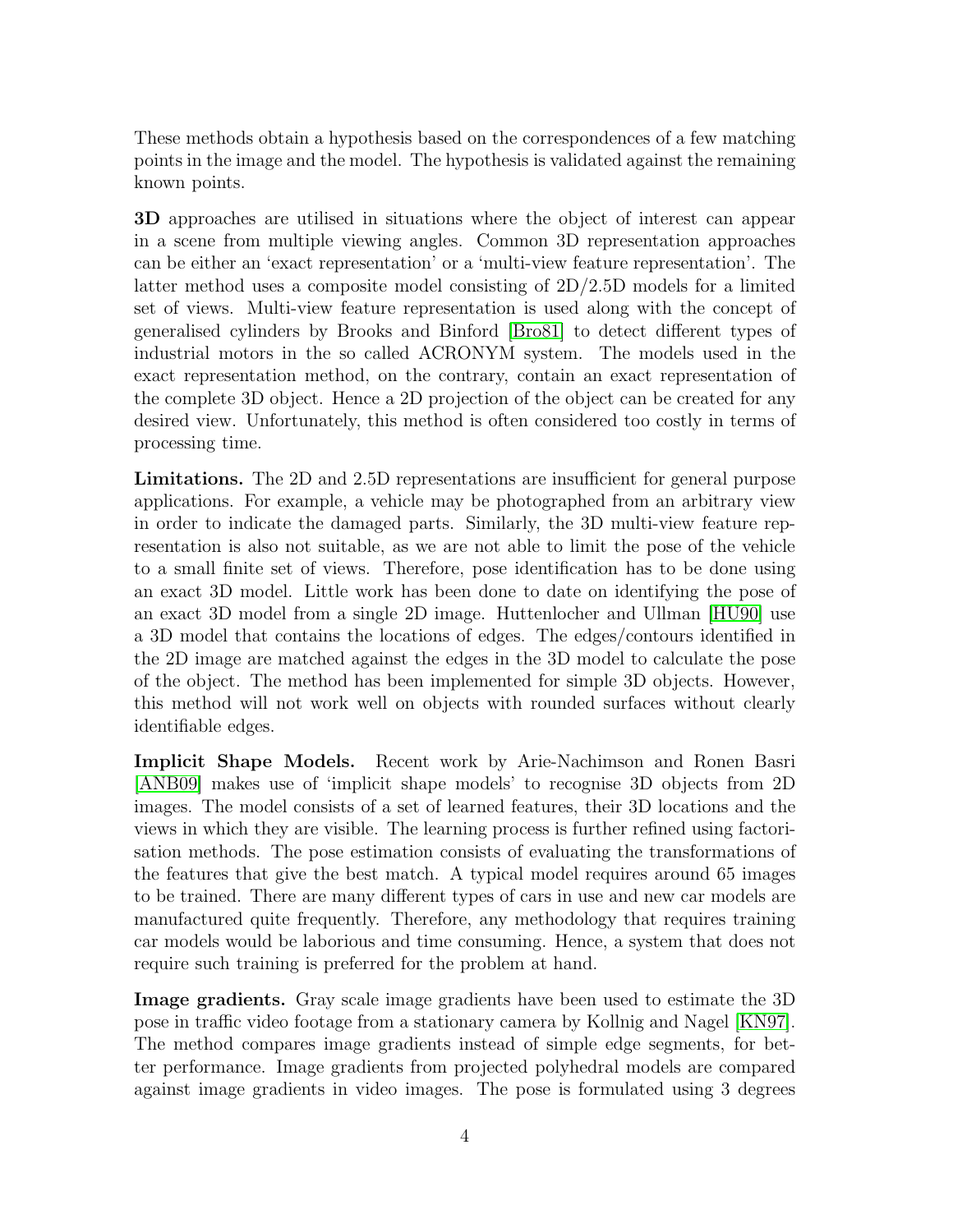of freedom; 2 for position and 1 for angular orientation. Tan and Baker [\[TB00\]](#page-17-4) use image gradients and a Hough transform based algorithm for estimating vehicle pose in traffic scenes, once more describing the pose via 3 degrees of freedom. Pose estimation using 3 degrees of freedom is adequate for traffic image sequences, where the camera position remains fixed with respect to the ground plane. This approach does not provide a full pose estimate required for a general purpose application.

Feature-based methods. Work done by [\[DDDS04\]](#page-16-8) and later by [\[MNLF\]](#page-17-5) attempt to simultaneously solve the pose and point correspondence problems. The success of these methods are affected by the quality of the features extracted from the object, which is non-trivial with objects like cars. Our method on the contrary, does not depend on feature extraction.

Distance metrics can be used to represent a distance between two data sets, and hence give a measure of their similarity. Therefore, distance metrics can be used to measure similarity between different 2D images, as well as 2D images and projections of a 3D model. A basic distance metric would be the Euclidian Distance or the 2 norm  $\lVert \cdot \rVert_2$ . However, this has the disadvantage of being dependant on the scale of measurement. The Mahalanobis Distance on the other hand, is a scale-invariant distance measure. It is defined as

$$
||x - y||_{C^{-1}} \equiv \sqrt{(x - y)^{T}C^{-1}(x - y)}
$$

for random vectors x and y with a covariance matrix of  $C$ . The Mahalanobis distance will reduce to the Euclidean distance when the covariance matrix is the identity matrix  $(C = I)$ . The Mahalanobis distance is used by Xing et al. [\[XNJR03\]](#page-17-6) for clustering. It is also used by Deriche and Faugeras [\[DF90\]](#page-16-9) to match line segments in a sequence of time varying images.

### <span id="page-4-0"></span>3 Matching 3D Models with 2D Photos

We describe our approach of matching 3D models to 2D photos in this section using a novel illumination-invariant loss function. A detailed derivation of the loss is provided in Section [4.](#page-6-0)

**The problem.** Assume we want to match a 3D model  $(M)$  to a 2D photo  $(F)$ or vice versa. More precisely, we have a 3D model (e.g. as a triangulated textured surface) and we want to find a projection  $\theta$  for which the rendered 2D image  $M_{\theta}$  has the same perspective as the 2D photo  $F$ . As long as we do not know the lighting conditions of F, we cannot expect F to be close to  $M_{\theta}$ , even for the correct  $\theta$ . Indeed, if the light in F came from the right, but the light shines on  $M$  from the left,  $M_{\theta}$  may be close to the negative of F.

**Setup.** Formally, let  $P = \mathbb{Z}_{n_x} \times \mathbb{Z}_{n_y} = \{1,...,n_x\} \times \{1,...,n_y\}$  be the set of |P| (integer) pixel coordinates, and  $p = (x,y) \in P$  be a pixel coordinate. Alternatively a smaller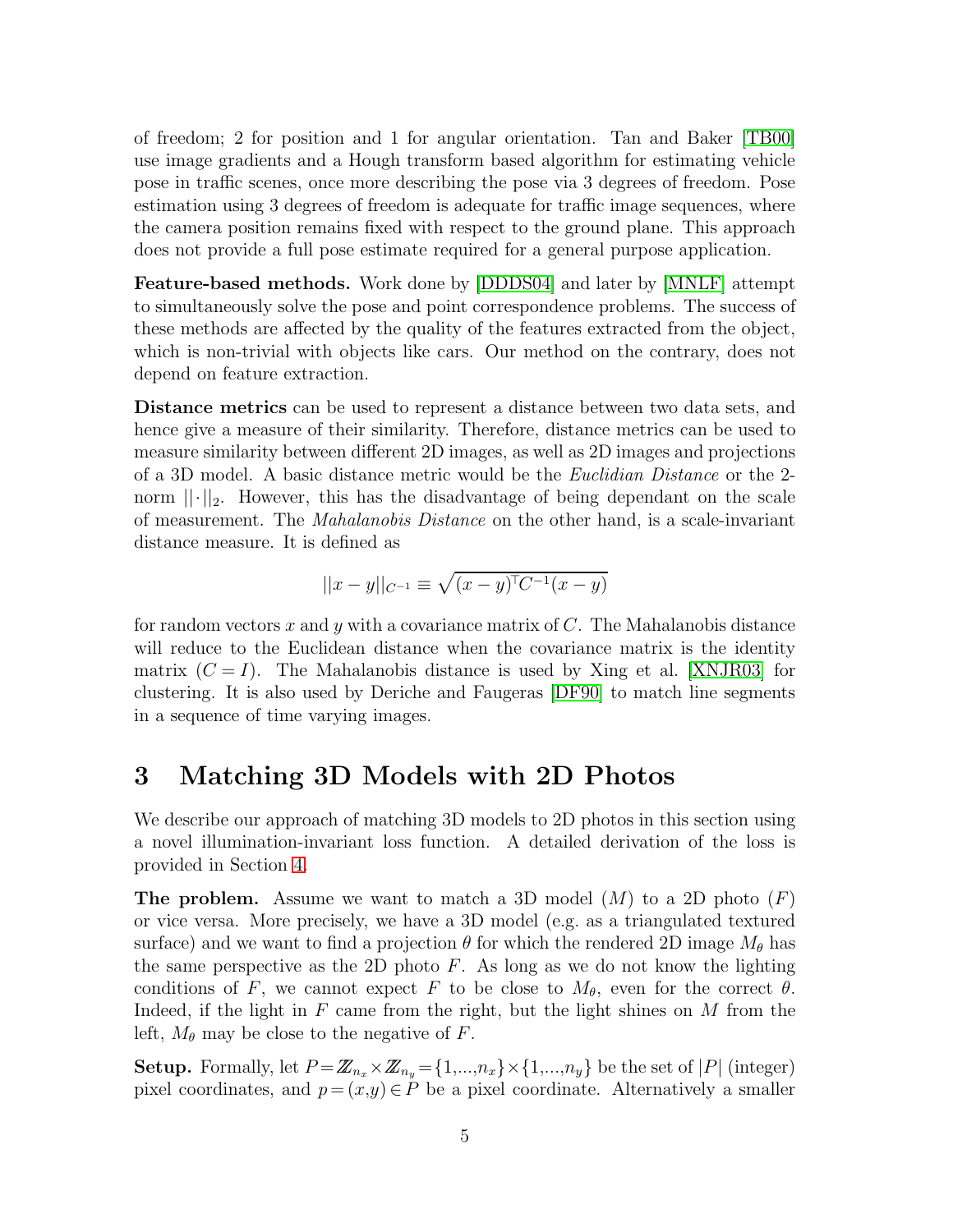region of interest may be used for P instead of  $\mathbb{Z}_{n_x}\times\mathbb{Z}_{n_y}$  as explained in Section [6.](#page-10-0) Let  $F: P \to \mathbb{R}^n$  be a photo with n real pixel attributes, and  $M_\theta: P \to \mathbb{R}^m$  a projection of a 3D object to a 2D image with  $m$  real pixel attributes. The attributes may be colours, local texture features, surface normals, or else. In the following we consider the case of grey-level photos  $(n = 1)$ , and for reasons that will become clear, use surface normals and brightness  $(m=4)$  of the (projected) 3D model.

Lambertian reflection model. A simple Lambertian reflection model is not realistic enough to result in a zero loss on real photos, even at the correct pose. Nevertheless (we believe and experimentally confirm that) it results in a minimum at the correct pose, which is sufficient for matching purposes. We use Phong shading without specular reflection for this purpose [\[FvDFH95\]](#page-16-10). Let  $I_{a/d} \in \mathbb{R}$  be the global ambient/diffuse light intensities of the 3D scene, and  $\mathbf{L} \in \mathbb{R}^3$  be the (global) unit vector in the direction of the light source (or their weighted sum in case of multiple sources). For reasons to become clear later, we introduce an extra illumination offset  $I_0 \in \mathbb{R}$  (which is 0 in the Phong model). For each surface point p, let  $k_{a/d}(p) \in \mathbb{R}$  be the ambient/diffuse reflection constants (intrinsic surface brightness) and  $\phi(p) \in \mathbb{R}^3$ be the unit (interpolated) surface "normal" vector. Then the apparent intensity I of the corresponding point p in the projection  $M_{\theta}(p)$  is [\[FvDFH95\]](#page-16-10)

$$
I(p) = k_a(p)I_a + k_d(p)(\mathbf{L}^\top \boldsymbol{\phi}(p))I_d + I_0 \equiv A \cdot M_\theta(p) + b
$$

The last expression is the same as the first, just written in a more covariant form:  $M_{\theta}(p) := (k_a(p), k_d(p)\boldsymbol{\phi}(p))^{\top} \in \mathbb{R}^4$  are the known surface (dependent) parameters, and  $A := (I_a, I_d \mathcal{L}^\top) \in I\!\!R^{4\times 1}$  are the four (unknown) global illumination constants, and  $b = I_0$ . Since  $I(\cdot)$  is linear in A and  $M_\theta(\cdot)$ , any rendering is a simple global linear function of  $M_{\theta}(p)$ . This model remains exact even for multiple light sources and can easily be generalised to color models and color photos.

Illumination invariant loss. We measure the closeness of the projected 3D model  $M_{\theta}$  to the 2D photo F by some distance  $D(F, AM_{\theta}+b)$ , e.g. square or absolute or Mahalanobis. We do not want to assume any extra knowledge like the lighting conditions A under which the photo has been taken, which rules out a direct use of D. Ideally we want a "distance" between F and M that is independent of A and is zero if and only if there exists a lighting condition A such that F and  $AM_{\theta}+b$ coincide.

Indeed, this is possible, if (rather than defining  $M_{\theta}$  as some A-dependent rendered projection of M) we use A-independent brightness and normals  $M_{\theta}$  as pixel features as defined above, and define a linearly invariant distance as follows: Let

$$
\bar{F} := \frac{1}{|P|} \sum_{p \in P} F(p) \in I\!\!R
$$
 and  $\bar{M}_{\theta} := \frac{1}{|P|} \sum_{p \in P} M_{\theta}(p) \in I\!\!R^4$ 

be the average attribute values of photo and projection, and

$$
C_{FM_{\theta}} := \frac{1}{|P|} \sum_{p \in P} (F(p) - \bar{F}) (M_{\theta}(p) - \bar{M}_{\theta})^{\top} \in I\!\!R^{1 \times 4}
$$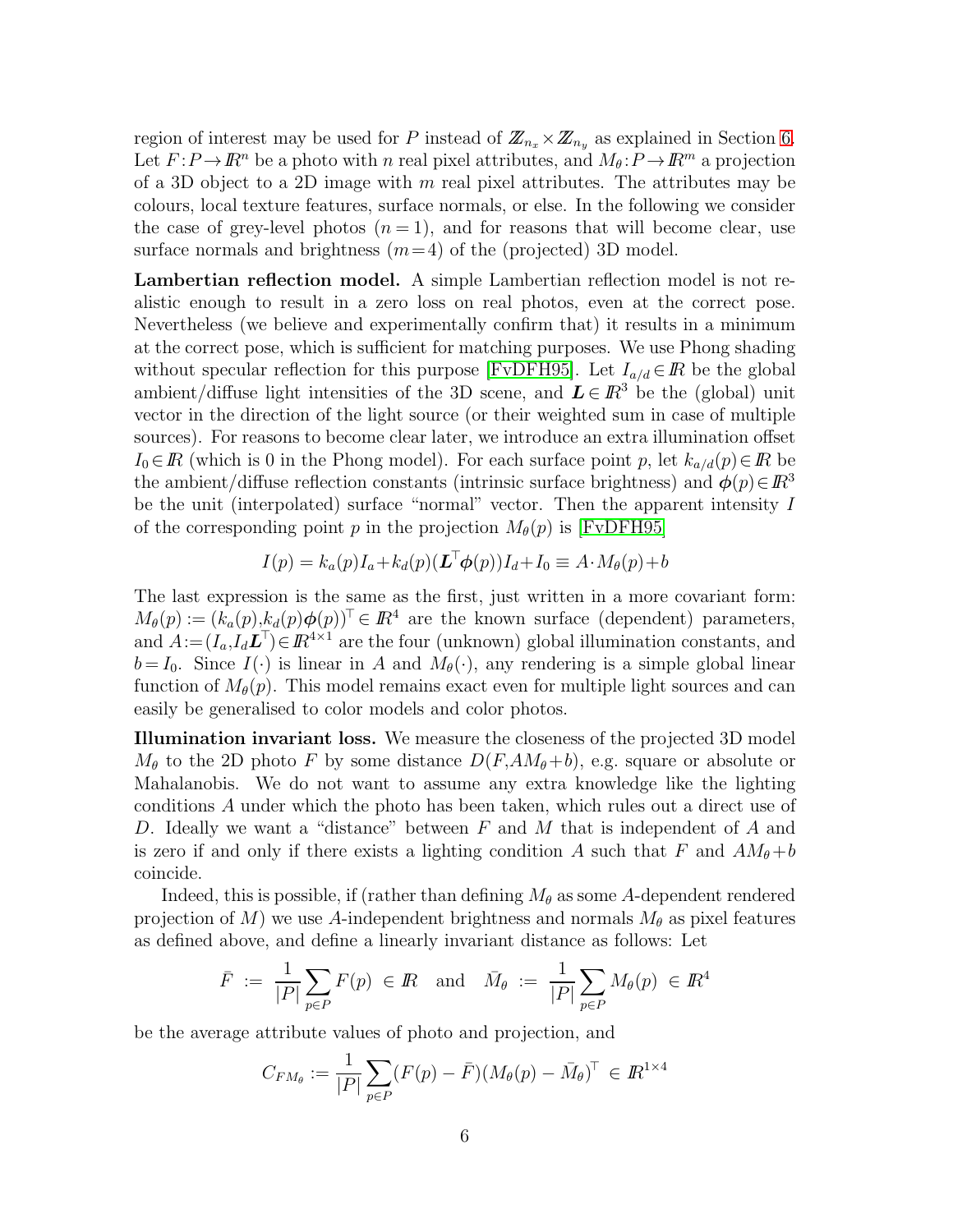be the cross-covariance matrix between F and  $M_{\theta}$  and similarly  $C_{M_{\theta}F} = C_F^{\top}$  $\bar{F}_{M_\theta} \in I\!\!R^{4 \times 1}$ and the covariance matrices  $C_{FF} \in \mathbb{R}^{1 \times 1}$  and  $C_{M_{\theta}M_{\theta}} \in \mathbb{R}^{4 \times 4}$ . With this notation we can define the following distance or loss function between F and  $M_{\theta}$ :

<span id="page-6-3"></span>
$$
Loss(\theta) := \min\{n, m\} - \text{tr}[C_{FM_{\theta}}C_{M_{\theta}}^{-1}C_{M_{\theta}F}C_{FF}^{-1}]
$$
(1)

Obviously this expression is independent of A. In the next section we show that it is invariant under regular linear transformation of the pixel/attribute values of F and  $M_{\theta}$  and zero if and only if there is a perfect linear transformation of the pixel values from  $M_{\theta}$  to F. This makes it unnecessary to know the exact surface reflection constants of the object  $(k_{a/d}(p) \in \mathbb{R})$ . We will actually derive

$$
Loss(\theta) = \min_{A,b} D_{\text{Mahalanobis}}(F, A \cdot M_{\theta} + b)
$$

This implies that  $\text{Loss}(\theta)$  is zero if and only if there is a lighting A under which F and  $M_{\theta}$  coincide, which we desired.

### <span id="page-6-0"></span>4 Derivation of Invariant Loss Function

A detailed derivation of the loss function is given in this section. Although together with Section [3,](#page-4-0) this is a main novel contribution of this paper, it may be skipped over by the more application-oriented reader without affecting the continuity of the rest of the paper.

Notation. Using the notation of the previous section, we measure the similarity of photo  $F: P \to \mathbb{R}^n$  and projected 3D model  $M_\theta: P \to \mathbb{R}^m$  (returning to general  $n,m \in \mathbb{N}$  by some loss:

<span id="page-6-2"></span>
$$
\text{Loss}(\theta) := D(F, M_{\theta}) := \frac{1}{|P|} \sum_{p \in P} d(F(p), M_{\theta}(p)) \tag{2}
$$

where d is a distance measure between corresponding pixels of the two images to be determined below. A very simple, but as discussed in Section [2](#page-2-0) for our purpose unsuitable, choice in case of  $m=n$  would be the square loss  $d(F(p),M_{\theta}(p))=||F(p) M_{\theta}(p)$ ||2.

It is convenient to introduce the following probability notation: Let  $\omega$  be uni-formly distributed<sup>[1](#page-6-1)</sup> in P, i.e.  $Pr[\omega] = |P|^{-1}$ . Define the vector random variables  $X := F(\omega) \in \mathbb{R}^n$  and  $Y := M_\theta(\omega) \in \mathbb{R}^m$ . The expectation of a function of X and Y then is

$$
\mathbf{E}[g(X,Y)] := \frac{1}{|P|} \sum_{\omega \in P} g(X(\omega), Y(\omega))
$$

With this notation, [\(2\)](#page-6-2) can be written as

$$
Loss(\theta) = D(X, Y) = \mathbf{E}[d(X, Y)]
$$

<span id="page-6-1"></span><sup>&</sup>lt;sup>1</sup>With a non-uniform distribution one can easily weigh different pixels differently.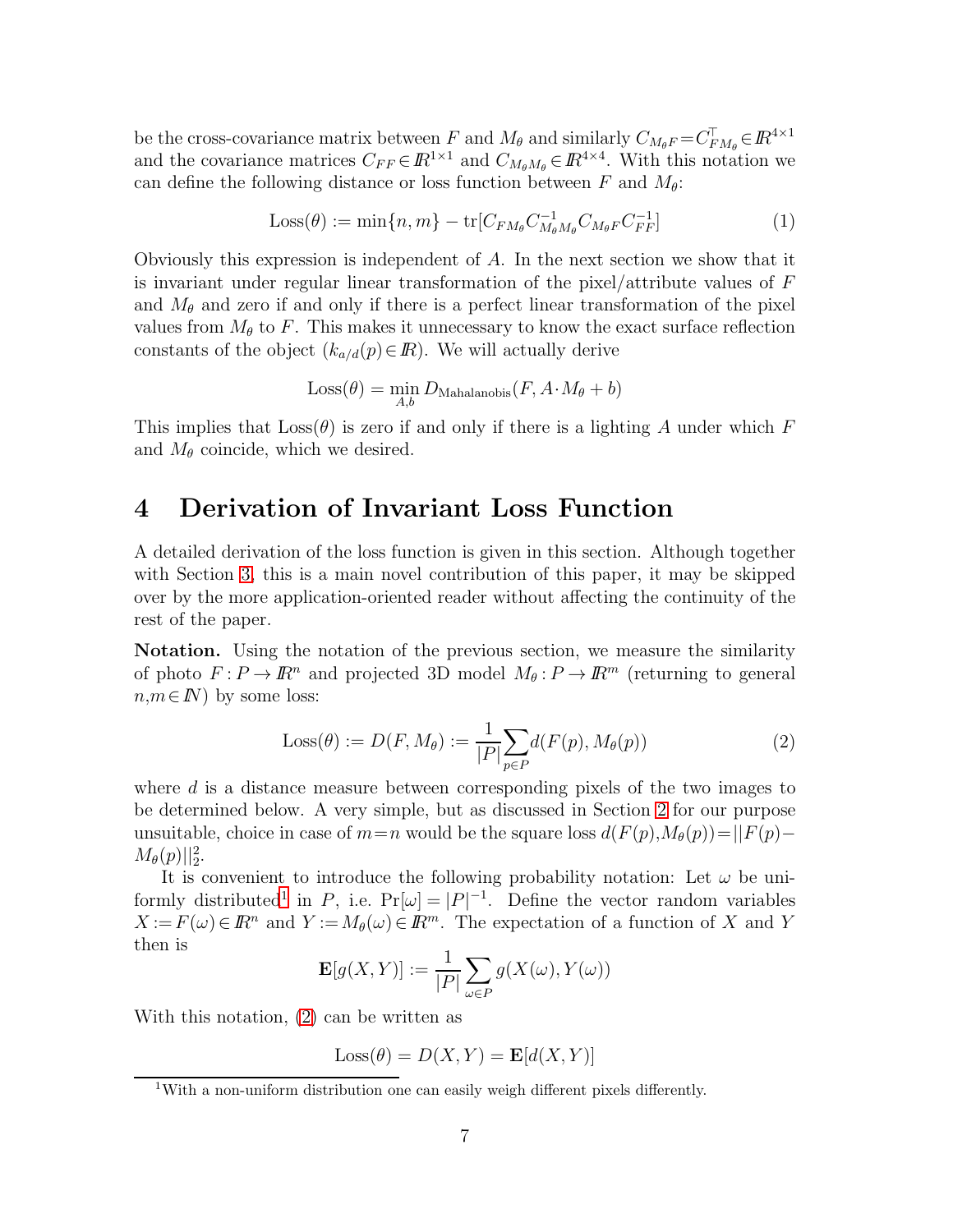Noisy (un)known relation. Let us now assume that there is some (noisy) relation f between (the pixels of) F and  $M_{\theta}$ , i.e. between X and Y:

$$
Y = f(X) + \varepsilon
$$
,  $\varepsilon$  = noise

If f is known and  $\varepsilon$  is Gaussian, then

$$
D_f(X, Y) = \mathbf{E}[||f(X) - Y||_2^2]
$$

is an appropriate distance measure for many purposes. In case F and  $M_{\theta}$  are from the same source (same pixel attributes, lighting conditions, etc) then  $f =$ identity is appropriate and we get the standard square loss. In many practical applications, f is not the identity and furthermore unknown (e.g. mapping gray models to real color photos of unknown lighting condition). Let us assume  $f$  belongs to some set of functions  $\mathcal{F}$ .  $\mathcal{F}$  could be the set of all functions or just contain the identity or anything in between these two extremes. Then the "true/best" f may be estimated by minimising  $D_f$  and substituting into  $D_f$ :

$$
f_{best} = \arg\min_{f \in \mathcal{F}} D_f(X, Y), \qquad D(X, Y) := \min_{f \in \mathcal{F}} D_f(X, Y)
$$

Given  $\mathcal{F}, D$  can in principle be computed and measures the similarity between X and Y for unknown  $f$ . Furthermore,  $D$  is invariant under any transformation  $X \rightarrow q(X)$  for which  $\mathcal{F} \circ q = \mathcal{F}$ .

Linear relation. In the following we will consider the set of linear relations

$$
\mathcal{F}_{lin} := \{ f : f(X) = AX + b, A \in \mathbb{R}^{m \times n}, b \in \mathbb{R}^m \}
$$

For instance, a linear model is appropriate for mapping color to gray images (same lighting), or positives to negatives. For linear  $f, D$  becomes

$$
D(X,Y)\ =\ \min_{A\in I\!\!R^{m\times n}}\min_{b\in I\!\!R^m}\mathbf{E}[||AX+b-Y||_2^2]
$$

Good news is that this distance is invariant under all regular linear reparametrisations of X, i.e.  $D(X,Y) = D(AX+b, Y)$  for all b and all non-singular A. Unfortunately,  $D$  is not symmetric in  $X$  and  $Y$  and in particular not invariant under linear transformations in Y. Assume the components  $(Y_1,...,Y_m)^\top$  are of very different nature (Y<sub>1</sub>=color, Y<sub>2</sub>=angle, Y<sub>3</sub>=texture), then the 2-norm  $||Y||_2^2 = Y^T Y = Y_1^2 + ... + Y_m^2$ m compares apples with pears and makes no sense. A standard solution is to normalise by variance, i.e. use  $\sum_i Y_i^2$  $\sigma_i^2/\sigma_i^2$ , where  $\sigma_i^2 = \mathbf{E}[Y_i^2]$  $\mathbb{E}[Y_i]^2$ , but this norm is (only) invariant under component scaling.

Linearly invariant distance. To get invariance under general linear transformations, we have to "divide" by the covariance matrix

$$
C_{YY} \ := \ \mathbf{E}[(Y-\bar{Y})(Y-\bar{Y})^{\top}], \quad \bar{Y} := \mathbf{E}[Y]
$$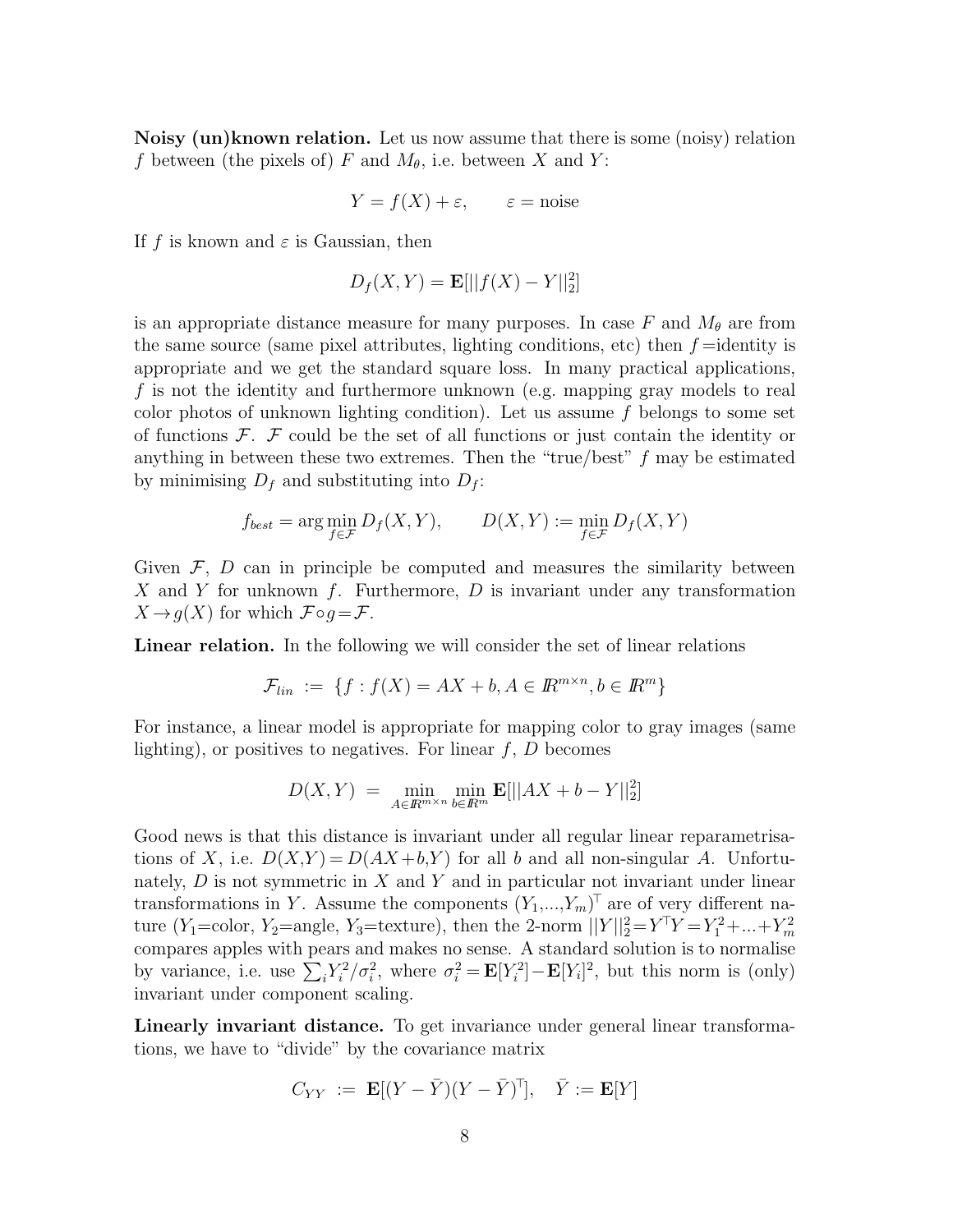The Mahalanobis norm (cf. Section [2\)](#page-2-0)

$$
||Y||^2_{C_{YY}^{-1}}\ :=\ Y^\top C_{YY}^{-1}Y
$$

is invariant under linear homogenous transformations, as can be seen from

$$
||AY||^2_{C_{AY,AY}^{-1}} \ \equiv \ Y^\top A^\top C_{AY,AY}^{-1} AY \ = \ Y^\top C_{YY}^{-1} Y \ \equiv \ ||Y||^2_{C_{YY}^{-1}}
$$

where we have used  $C_{AY,AY} = AC_{YY} A^{\top}$ .

The following distance is hence invariant under *any* non-singular linear transformation of X and any non-singular (incl. non-homogenous) linear transformation of  $Y:$ 

<span id="page-8-1"></span>
$$
D(X,Y) := \min_{A \in \mathbb{R}^{m \times n}} \min_{b \in \mathbb{R}^m} \mathbf{E}[||AX + b - Y||^2_{C_{YY}^{-1}}]
$$
(3)

Explicit expression. Since the norm<sup>2</sup> is quadratic in  $A$  and  $b$ , the minimisation can be performed explicitly, yielding

<span id="page-8-0"></span>
$$
b = b_{min} := \overline{Y} - A_{min}\overline{X} \text{ and } A = A_{min} := C_{YX}C_{XX}^{-1}, \text{ where } (4)
$$

$$
C_{XY} := \text{Cov}(X, Y) = \mathbf{E}[(X - \overline{X})(Y - \overline{Y})^{\top}], \quad \overline{X} := \mathbf{E}[X]
$$

and similarly  $C_{YX} = C_{XY}^{\top}$  and  $C_{XX}$ . Inserting [\(4\)](#page-8-0) back into [\(3\)](#page-8-1) and rearranging terms gives

$$
D(X,Y) = \text{tr}[\mathbb{1} - C_{YX}C_{XX}^{-1}C_{XY}C_{YY}^{-1}] = m - \text{tr}[C_{XY}C_{YY}^{-1}C_{YX}C_{XX}^{-1}].
$$

This explicit expression shows that  $D$  is also nearly symmetric in  $X$  and  $Y$ . The trace is symmetric but m is not. For comparisons, e.g. for minimising D w.r.t.  $\theta$ , the constant  $m$  does not matter. Since the trace can assume all and only values in the interval  $[0, \min\{n,m\}]$ , it is natural to symmetrize D by

$$
\min\{D(X,Y),D(Y,X)\}\ =\ \min\{n,m\}-\mathrm{tr}[C_{XY}C_{YY}^{-1}C_{YX}C_{XX}^{-1}]
$$

Returning to original notation, this expression coincides with the loss [\(1\)](#page-6-3). It is hard to visualize this loss, even for  $n = 1$  and  $m = 4$ , but the special case  $m = n = 1$  is instructive, for which the expression reduces to

$$
D(X,Y) = 1 - \text{corr}^2(X,Y), \quad \text{where} \quad \text{corr}(X,Y) = \frac{\text{Cov}(X,Y)}{\sigma_X \sigma_Y}
$$

is the correlation between X and Y. The larger the (positive or *negative*) correlation, the more similar the images and the smaller the loss. For instance, a photo has maximal correlation with its negative.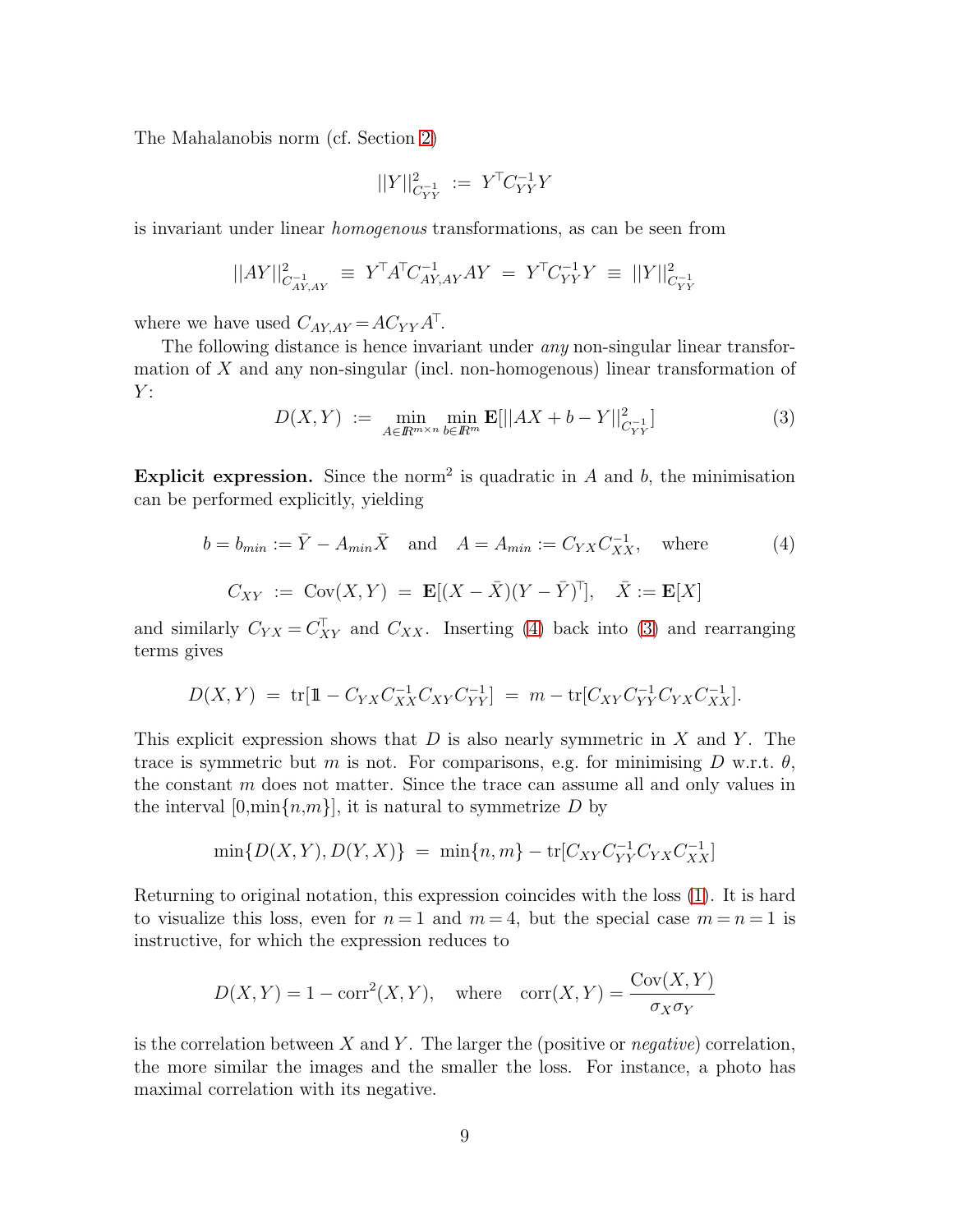<span id="page-9-1"></span>

<span id="page-9-2"></span>Figure 1: Figure [1\(a\)](#page-9-1) shows the pose representation  $\theta$  used for 3D car models. We use the rear wheel center  $\mu$ , the vector between the wheel centres  $\delta$  and unit vector  $\psi$  in the direction of the rear wheel axle. Figure [1\(b\)](#page-9-2) shows the deviations of the randomly generated starting poses used for reliability testing. The test cases were generated to fall within percentage deviations in the ranges of 1%, 2%, 4%, 8% and 16% from the true pose  $\theta_0$  in the image. Poses 1-10 have a deviations of 1%, poses 11-20 have a deviation of 2% etc.

#### <span id="page-9-0"></span>5 Practical Behaviour of the Loss Function

In this section, we explore the nature of the loss function derived in Section [4](#page-6-0) for real and artificial photographs, together with a pose representation specific to vehicles.

Representation of the pose. It is important to select a pose representation that suitably describes the 3D model that is being matched. Careful selection of pose parameters can enhance the ability of the optimisation to find the best match, and can allow object detection or coarse alignment methods, such as that presented in [\[HB09\]](#page-16-11) to specify a starting pose for the optimisation. We use the following pose representation for 3D car models, temporarily neglecting the effects of perspective projection:

<span id="page-9-3"></span>
$$
\boldsymbol{\theta} := (\mu_x, \mu_y, \delta_x, \delta_y, \psi_x, \psi_y) \tag{5}
$$

 $\mu=(\mu_x,\mu_y)$  is the visible rear wheel center of the car in the 2D projection.  $\delta=(\delta_x,\delta_y)$ is the vector between corresponding rear and front wheel centres of the car in the 2D projection.  $\psi = (\psi_x, \psi_y, \psi_z)$  is a unit vector in the direction of the rear wheel axle of the 3D car model. Therefore,  $\psi_z = -\sqrt{1-\psi_x^2-\psi_y^2}$  and need not be explicitly included in the pose representation  $\theta$ . This representation is illustrated in Figure [1\(a\).](#page-9-1)

Artificial photographs. To understand the behaviour of the loss function, we have generated loss landscapes for artificial images of 3D models. To produce these landscapes, an artificial photograph was generated by projecting the 3D model at a known pose  $\theta_0$  with Phong shading. We then vary the pose parameters, two at a time about  $\theta_0$  and find the value of the loss function between this altered projection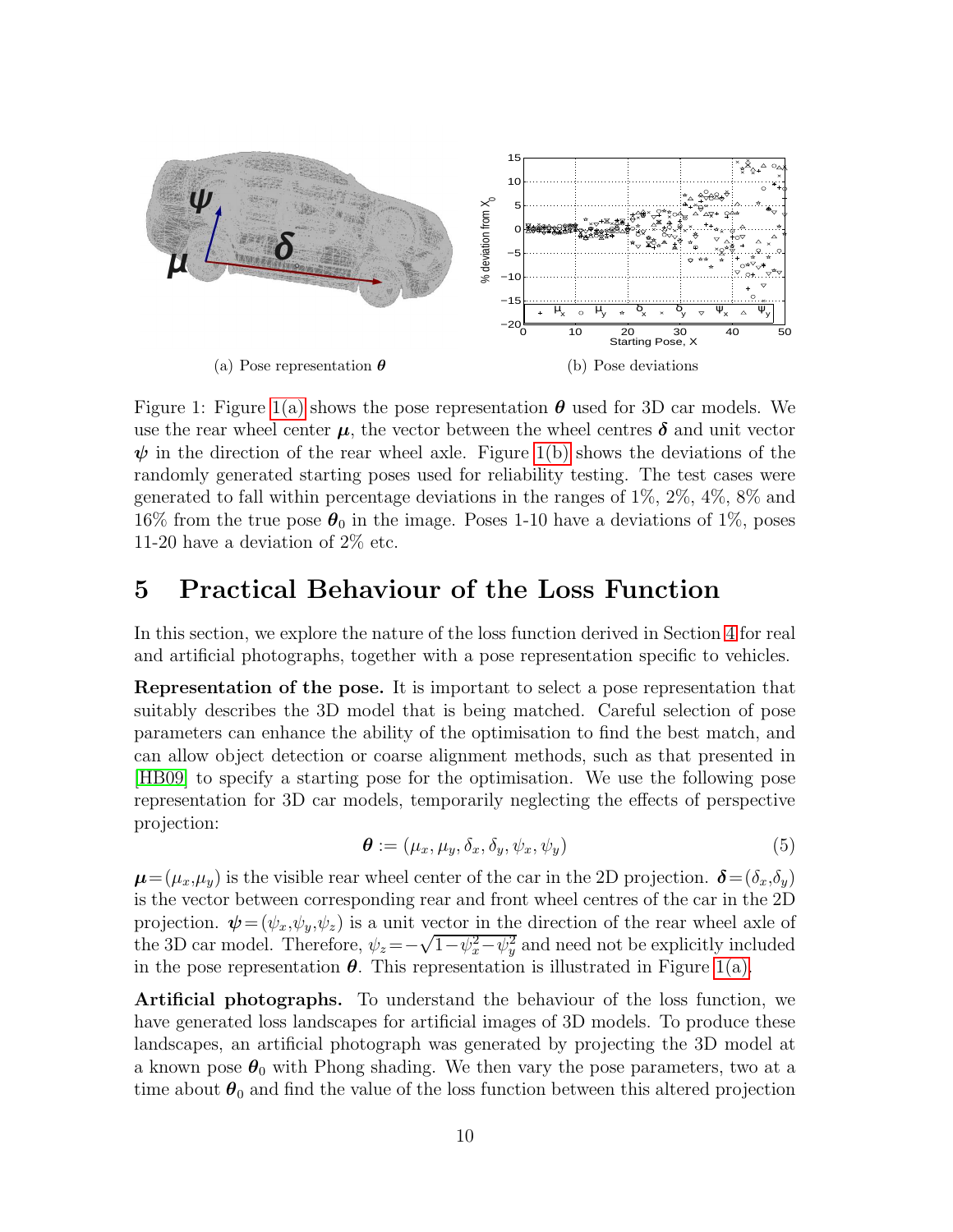and the "photograph" taken at  $\theta_0$ . These loss values are recorded, allowing us to visualise the behaviour of the loss function by observing surface and contour plots of these values. The unaltered pose values should project an image identical to the input photograph, giving a loss of zero according to the loss function derived in Section [4,](#page-6-0) with a higher loss exhibited at other poses. The variation of the loss with respect to a pair of pose parameters is shown in Figure  $2(a)$ . It can be seen from these loss landscapes that the loss has a clear minimum at the initial pose  $\theta_0$ . The loss values increase as these pose parameters deviate away from  $\theta_0$ , up to  $\pm 20\%$ . From this data, we are able to see that the minimum corresponding to  $\theta_0$  can be considered a global minimum for all practical purposes. The shape of the surface plots was similar for all other parameter pairs, indicating that the full 6D landscape of the loss function should similarly have a global minimum at the initial pose, allowing us to find this point using standard optimisation techniques, as demonstrated in Section [6.](#page-10-0)

Loss landscape. The landscape of the loss function was analysed for real photographs by varying the pose parameters of the model about a pose obtained by manually matching the 3D car model to a real photograph. The variation was plotted by taking a pair of pose parameters at a time over the entire set of pose parameters. A loss landscape obtained by varying  $\mu_y$  and  $\delta_x$  for a real photograph is shown in Figure [2\(b\).](#page-11-1) The variation of the loss function for other pose parameter pairs were found to be similar. Although a global minimum exists at the best pose of the real photograph, the nature of the loss function surface makes it more difficult to optimise when compared to artificial photos (Figure [2\(a\)\)](#page-11-0). In particular, one can observe local minima in the periphery of the landscape, and the full 6D landscape is considerably more complex.

# <span id="page-10-0"></span>6 Optimising Vehicle Pose using the Loss Function

As explained in Section [4,](#page-6-0) the correct pose parameters  $\theta_{opt}$  will give the lowest loss value. The loss function landscape, as discussed in Section [5,](#page-9-0) shows that  $\theta_{opt}$ corresponds to the global minimum of the loss function. Therefore, an optimisation was performed on the loss function to obtain  $\theta_{opt}$  based on the pose representation  $\theta$  (Equation [5\)](#page-9-3). The optimisation strategy and its reliability in different scenarios is discussed in this section.

The Optimiser. To immunise the optimisation from pixel quantisation artefacts and noise in the images, direct search methods that do not calculate the derivative of the loss function were considered. The optimisation was performed using the well known *Downhill Simplex Method (DS)* [\[NM65,](#page-17-7) [PTVF07,](#page-17-8) [Mat\]](#page-17-9), owing to its efficiency and robustness. When optimising an n-dimensional function with the DS method,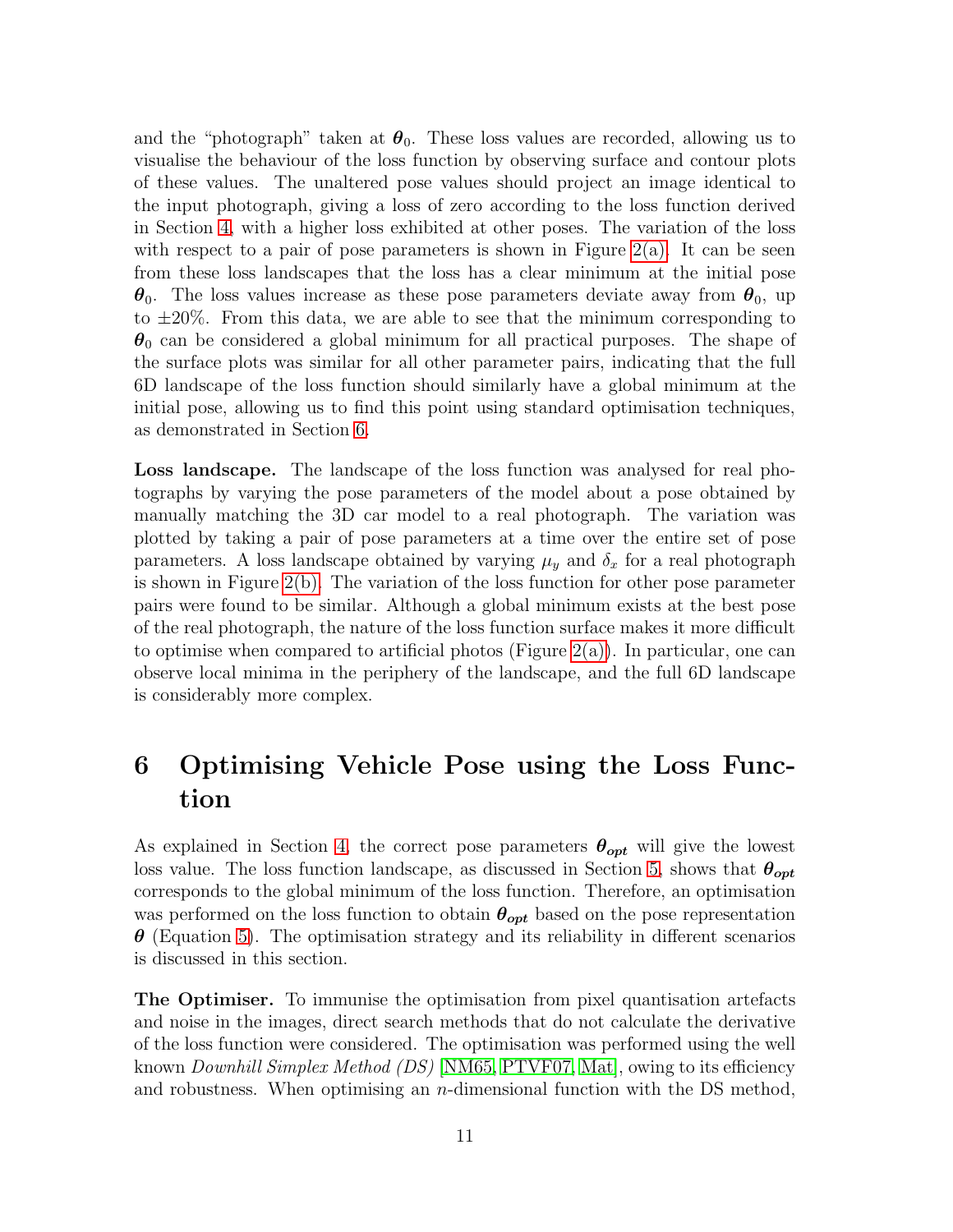

<span id="page-11-1"></span><span id="page-11-0"></span>Figure 2: Loss landscapes for artificial and real photos. The six dimensional loss function was visualised by plotting its variation with a pair of pose parameters at a time. Based on our pose representation this results in fifteen plots. The variation of the loss function with a pair of pose parameters are shown for an artificial photograph and a real photograph. The nature of the loss function for real photographs makes it more difficult to find the global minimum (hence the correct pose) than for artificial photographs.

a so called *simplex* consisting of  $n+1$  points is used to traverse the *n*-dimensional search space and find the optimum.

The reliability of the optimisation is adversely affected by the existence of local minima. Fortunately, the Downhill Simplex method has a useful property. In most cases, if the simplex is reinitialised at the pose parameters of the local minimum and the optimisation is performed again, the solution converges to the global minimum. Proper parameterisation is important for the optimiser to give good results. We have used a normalised pose parameterisation as follows.

Normalised pose parameters. Normalisation gives each pose parameter a comparable range during optimisation. The normalised pose  $\theta_N$  was obtained by normalising  $\mu$  and  $\delta$  w.r.t. the dimensions of the photograph.

$$
\boldsymbol{\theta_N} = \left(\frac{\mu_x}{I_W}, \frac{\mu_y}{I_H}, \frac{\delta_x}{I_W}, \frac{\delta_y}{I_H}, \psi_x, \psi_y\right)
$$

 $I_W, I_H$  are the width and height of the photograph (2D image).  $\psi$  is a unit vector and does not require normalisation.

Initialisation. The downhill simplex method, like all optimisation techniques, requires a reasonable starting position. There are many methods for selecting a starting point, from repeated random initialisation to structured partitioning of the optimisation volume. A disadvantage of these methods is that they require a number of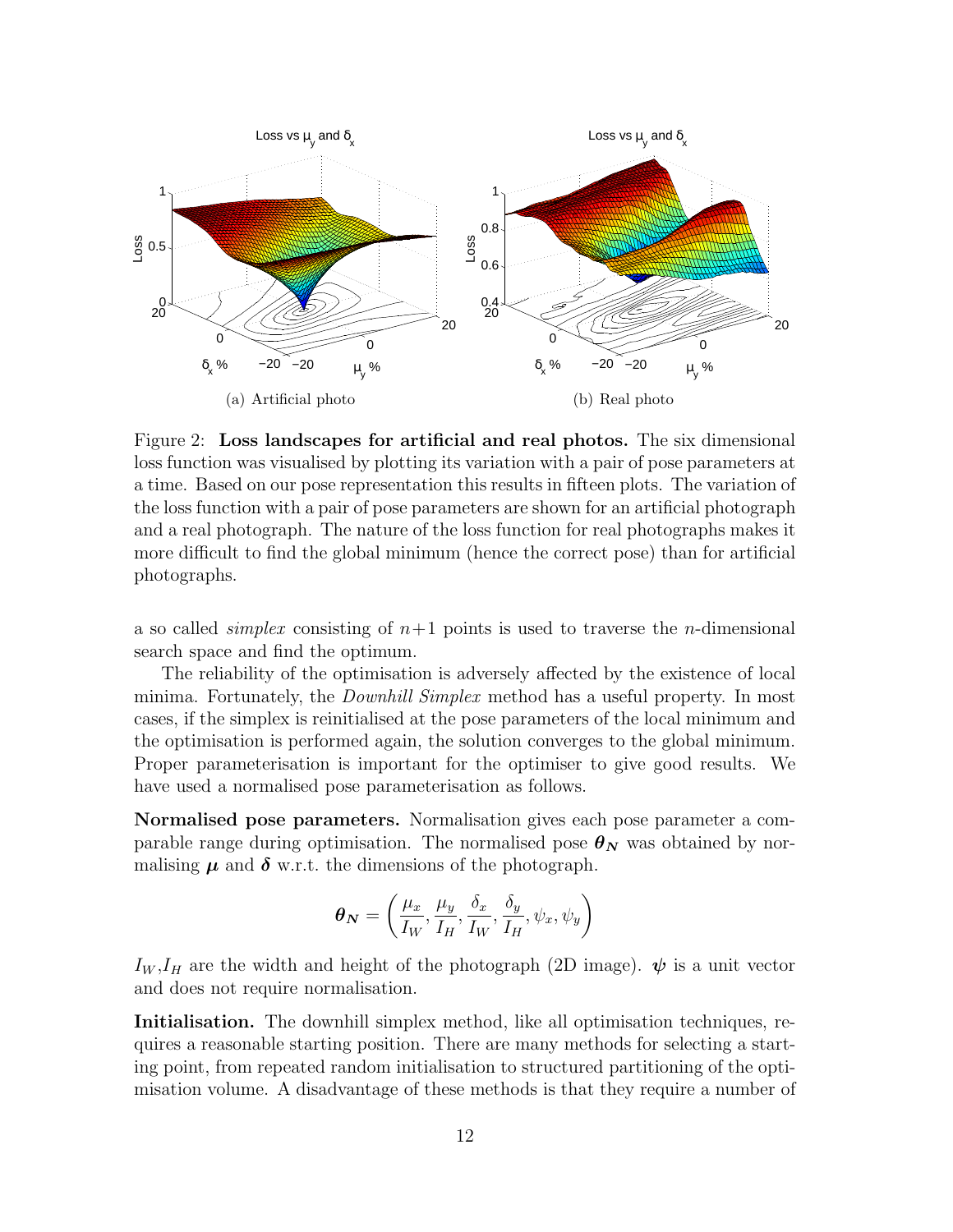optimisation runs to locate the optimal point, which can take significant time. Depending on the application, it may be possible to develop a coarse location method which provides an estimate of the optimal pose.

The wheel match method described by Hutter and Brewer [\[HB09\]](#page-16-11) is one such method, providing an initial match for a vehicle pose if the vehicle's wheels are visible. Wheel match estimations using this method generally locate the wheel centres with a high degree of accuracy, but perform less effectively when determining the axle direction. This indicates that it may be possible to perform staged optimisation, attempting to fix some parameters before others. In general, parameter estimation using this method is within 5-15% of the true value. This initial pose selection is sufficient for our purposes.

Reliability of the pose estimate. Tests were carried out to asses the reliability of the pose estimate. We first generated synthetic "photographs" by rendering a 2D projection of a 3D car model at a known pose  $\theta_0$ . The optimisation was performed from initial poses  $\theta$  that had a known deviation from  $\theta_0$ . Test poses were selected at 1%, 2%, 4%, 8% and 16% deviation from the known initial parameters so as to investigate a large hyper-volume in 6D space. The parameter values for 50 such random starting poses, 10 for each range, are shown in Figure [1\(b\).](#page-9-2) The reliability for each percentage range was defined as the proportion of correct matches in that deviation range. Exact pose recovery for synthetic images and better than careful manual tuning for real photos were regarded as correct. With this definition, a reliability of 1 indicates that all test cases in the range converged. A reliability of 0 indicates that none of the test cases in the range converged.

Reliability for artificial images. To ensure that the selected optimisation method is appropriate, we first investigate a simple case in which an artificial image with known parameters is constructed and used to validate the optimisation method. The reliability of the optimisation (with simplex re-initialisations) was found to be 100% (Figure [4\)](#page-14-0) for initial poses with up to a 16% deviation from the matching pose.

Reliability for artificial images with real backgrounds. Next we rendered artificial car models on a real background photo, and performed the same reliability tests. Allowing simplex re-initialisations preserved a 100% convergence up to the 8% deviation range (Figure [4\)](#page-14-0), although the simplex did not converge for certain starting poses at a 16% deviation. This shows that the effects of a real background can deteriorate the reliability of the pose estimate for higher deviations. In order to address this issue, a further refinement of the algorithm was made by clipping the background in the photograph when calculating the loss.

Clipping the background. The methodology used to lower the effects of the image background is as follows: Pixels in the projected image that do not correspond to points of the 3D model were treated as background. These pixels do not have surface normal components as they do not belong to the 3D model. Therefore, they can easily be filtered out by identifying pixels in the projected image that have null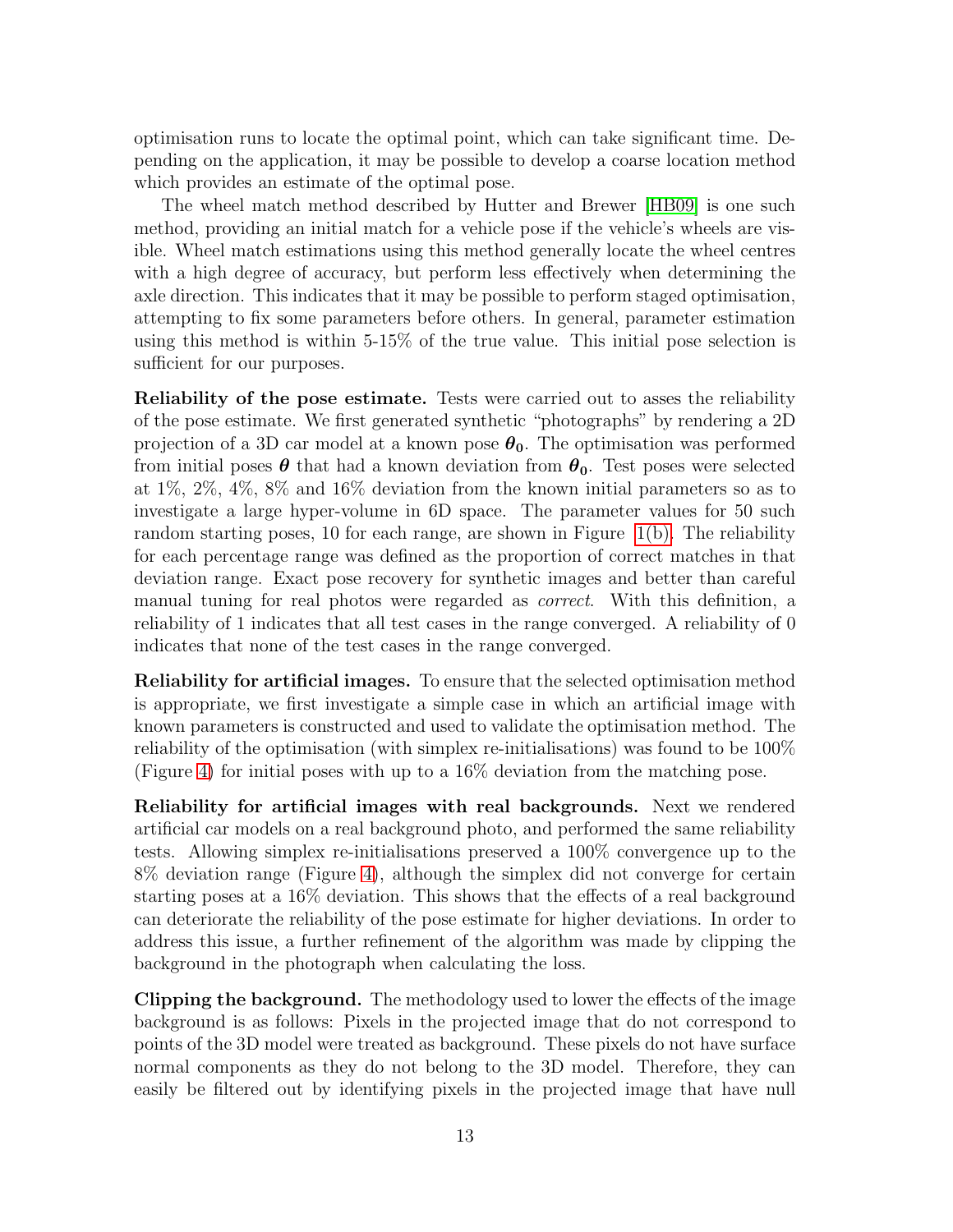<span id="page-13-1"></span>

<span id="page-13-2"></span>(a) Starting pose (b) Estimated pose

Figure 3: Pose estimation results. We show a sample pose estimation result for a real photograph of a 2005 Mazda 3 car. The car in the original photograph is blue. The estimated pose is shown by projecting the 3D car model over the photograph. The 3D car model is in red.

values for all three components  $(x,y,z)$  of the surface normal. Only the remaining pixels  $P = \{p \in \mathbb{Z}_{n_x} \times \mathbb{Z}_{n_y} : \phi(p) \neq \mathbf{0}\}\$  were considered for the loss calculation (Figure [4\)](#page-14-0).

Reliability for real images using parallel projection. The reliability of the pose estimates on a real car photo are shown in Figure [4.](#page-14-0) Correct pose estimates with a high reliability were obtained for starting poses up to an  $8\%$  deviation.

Reliability for real images using perspective projection. The distance from the camera to the projection plane in the OpenGL perspective projection model was used as a seventh parameter when optimising using perspective projection. The extra pose parameter makes the optimisation harder at higher deviations as seen in the reliability graph in Figure [4.](#page-14-0) The reliability of the pose estimate may be further improved by using more sophisticated optimisation methods.

An example of a correctly estimated pose for a starting pose within a 16% deviation from the manually matched pose is shown in Figures [3\(a\)](#page-13-1) and [3\(b\).](#page-13-2) Given that we lack an absolute ground truth estimate, pose estimates were labelled as correct or incorrect based on their visual similarity to the input image.

### <span id="page-13-0"></span>7 Technical Aspects

In this section we describe some of the technical aspects of the proposed work. The initial code was implemented in MATLAB [\[Mat\]](#page-17-9), however, components were gradually ported to C in order to improve performance.

3D rendering. In order to calculate the loss values described in Section [4,](#page-6-0) it was required to render the surface normals and brightness of a 3D model at a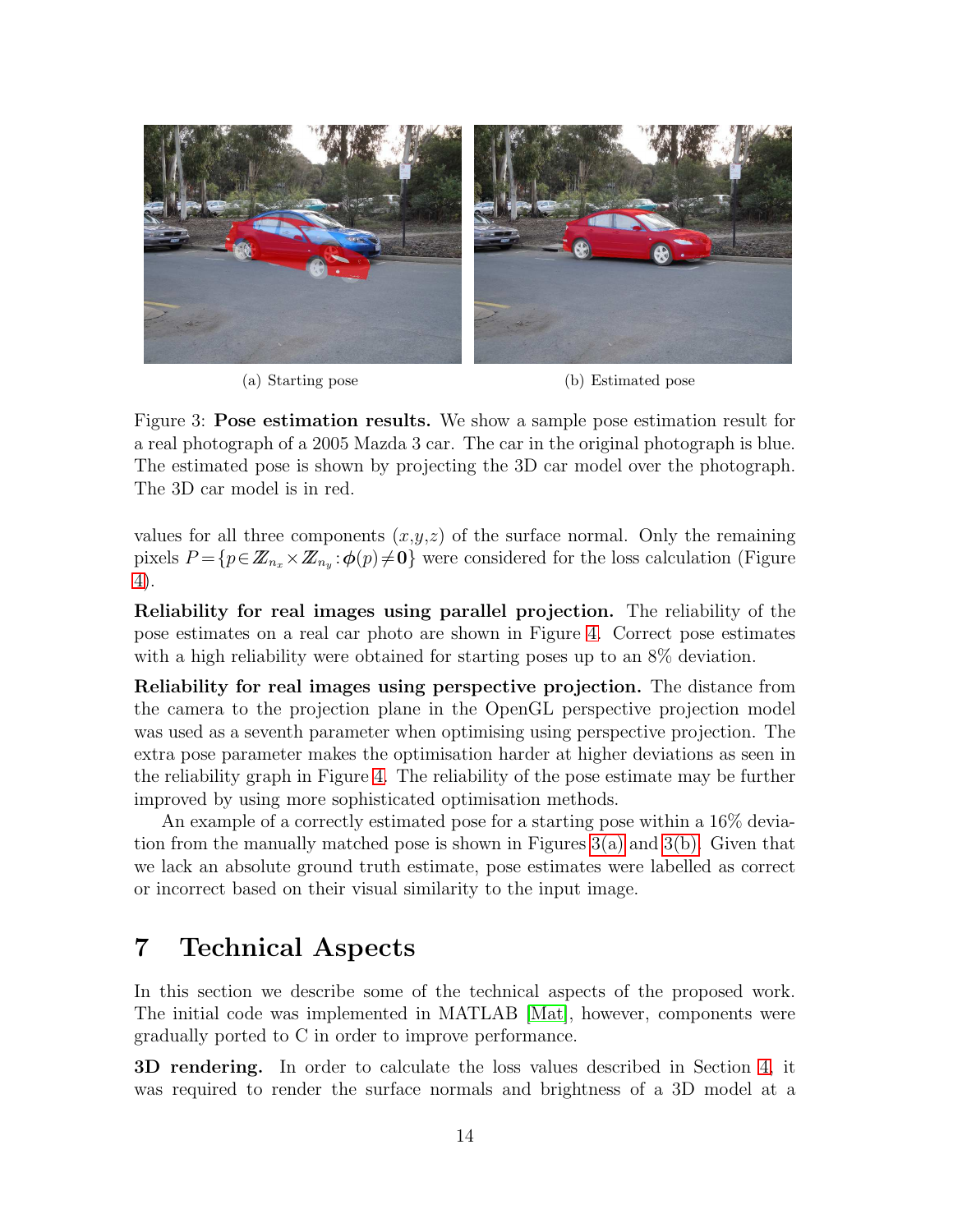

<span id="page-14-0"></span>Figure 4: Results of the reliability tests. The graph shows the results of the reliability tests based on initial poses with percentage deviations as shown in Fig[.1\(b\).](#page-9-2) Results for an artificial photograph (a projection of the 3D model), an artificial photograph with a real background superimposed and a real photograph are included.

Table 1: Rendering and loss calculation times.

<span id="page-14-1"></span>

|          | Approach   Loss calc.   Render |          |
|----------|--------------------------------|----------|
| M ATLA B | $0.16$ s                       | $2.28$ s |
| C/OpenGL | $0.04$ s                       | $0.17$ s |

given pose. Initially, the rendering was done using model3D [\[Mic\]](#page-17-10), a BSD licensed MATLAB [\[Mat\]](#page-17-9) class. As this rendering was not fast enough for our application, a separate module was written in C to render the model off-screen using OpenGL [\[Ope\]](#page-17-11) pBuffer extension and GLX. This C module was used with the MATLAB code using the MEX gateway. Initially, only the rendering was done in C. The rendered 2D intensity and surface normal matrices were returned back to MATLAB using the MEX gateway. This seemed to exhaust memory during the reliability tests described in Section [6.](#page-10-0) Therefore, the rendering and the loss calculation were also implemented in C, with only the loss value returned to MATLAB for use in optimisation. This second approach improved performance in terms of speed and memory usage. A summary of the time taken to render the image and to calculate the loss using these approaches are presented in Table [1.](#page-14-1)

3D models. Triangulated 3D car models of significant complexity and detail in the AutoDesk 3DS file format were used for the work in this paper. These models were purchased from online 3D model vendors and had in the order of 30,000 nodes and in the order of 50,000 triangles.

Running times. A typical Downhill Simplex minimisation required in the order of 100–200 loss function evaluations. Using the C based loss calculation and OpenGL rendering, pose estimation in artificial images took around 1 minute for models with more than 30,000 nodes. Recent work done in [\[MNLF\]](#page-17-5) on pose estimation using point correspondences, takes more than 3 minutes (200 seconds) for an artificial image of a model with only 80 points. Hence, despite being a pixel based method,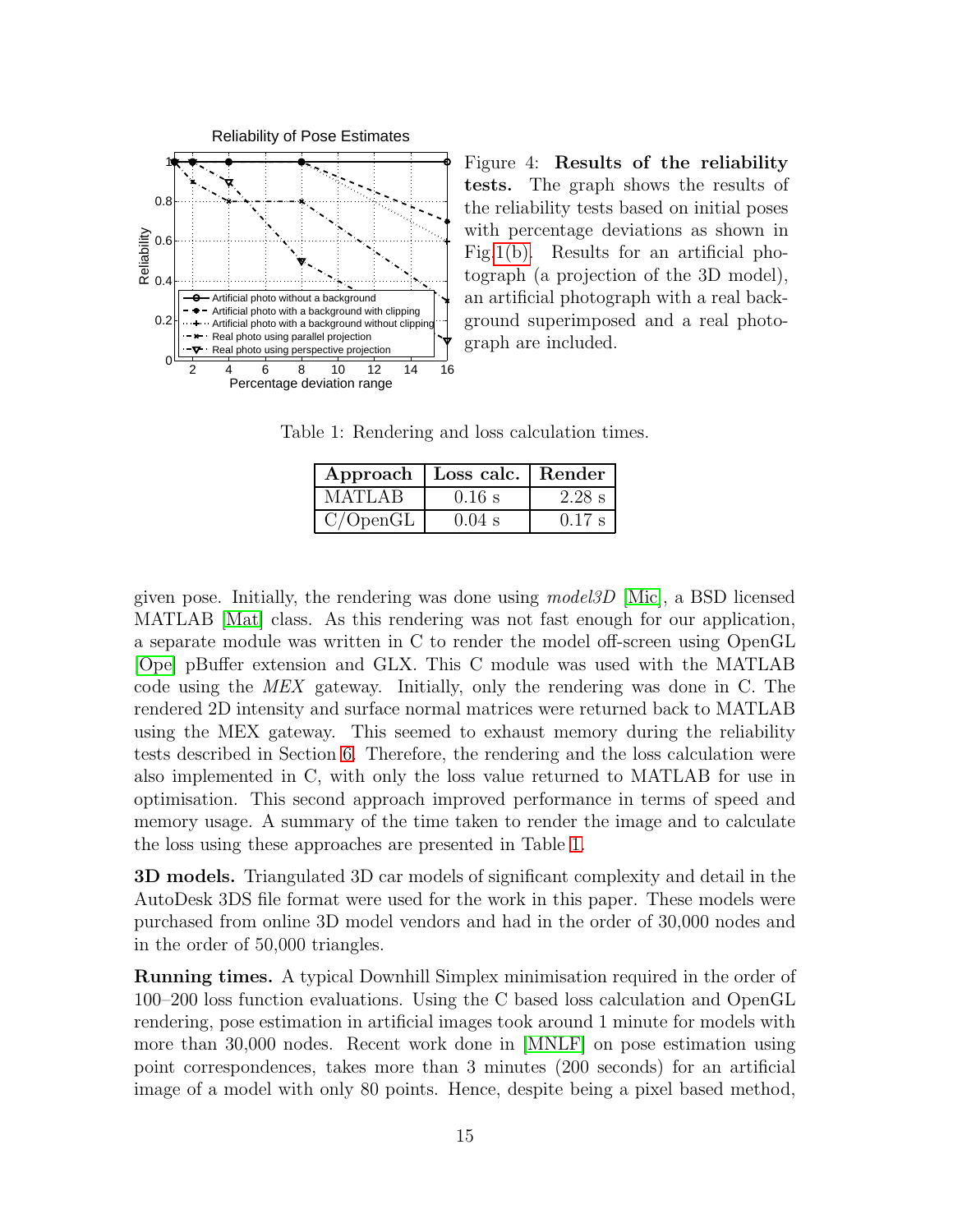the performance of our approach is very encouraging.

Possible improvements. The OpenGL context needs to be initialised each time the loss is calculated, when the C module (MEX) to calculate the loss is invoked from MATLAB. A further speed-up could be obtained by implementing the entire code (rendering and optimisation) in C, whereby the time spent on initialising the OpenGL context could be saved, as this needs to be done only once. It was also noted that although hardware accelerated OpenGL performs fast rendering, reading the rendered pixels back to main memory causes a performance bottleneck. The loss calculation may also be done in the graphics hardware itself, using GLSL or GPU computing, in order to avoid this bottleneck.

#### <span id="page-15-0"></span>8 Discussion

Summary. A method to register a known 3D model on a given 2D image is presented in this paper. The correlation between attributes in the 2D image and projected 3D model are analysed in order to arrive at a correct pose estimate. The method differs from existing 2D-3D registration methods found in the literature. The proposed method requires only a single view of the object. It does not require a motion sequence and works on a static image from a given view. Also, the method does not require the camera parameters to be known a priori. Explicit point correspondences or matched features (which are hard to obtain when comparing 3D models and image modalities) need not be known beforehand. The method can recover the full 3D pose of an object. It does not require prior training or learning. As the method can handle 3D models of high complexity and detail, it could be used for applications that require detailed analysis of 2D images. It is particularly useful in situations where a known 3D model is used as a ground truth for analysing a 2D photograph. The method has been currently tested on real and artificial photographs of cars with promising results.

Outlook. A planned application of the method is to analyse images of damaged cars. A known 3D model of the damaged car will be registered on the image to be analysed, using the proposed registration method. This will be used as a ground truth. The method could be extended further to simultaneously identify the type of the car while estimating its pose, by optimising the loss function for a number of 3D models and selecting the model with the lowest loss value. More sophisticated optimisation methods may be used to improve results further.

Conclusion. We conclude from our results that the linearly invariant loss function derived in Section [4](#page-6-0) can be used to estimate the pose of cars from real photographs. We also demonstrate that the *Downhill Simplex* method can be effectively used to optimise the loss function in order to obtain the correct pose. Allowing simplex re-initialisations makes the method more robust against local minima. The possibility of needing such re-initialisations can be significantly reduced by clipping the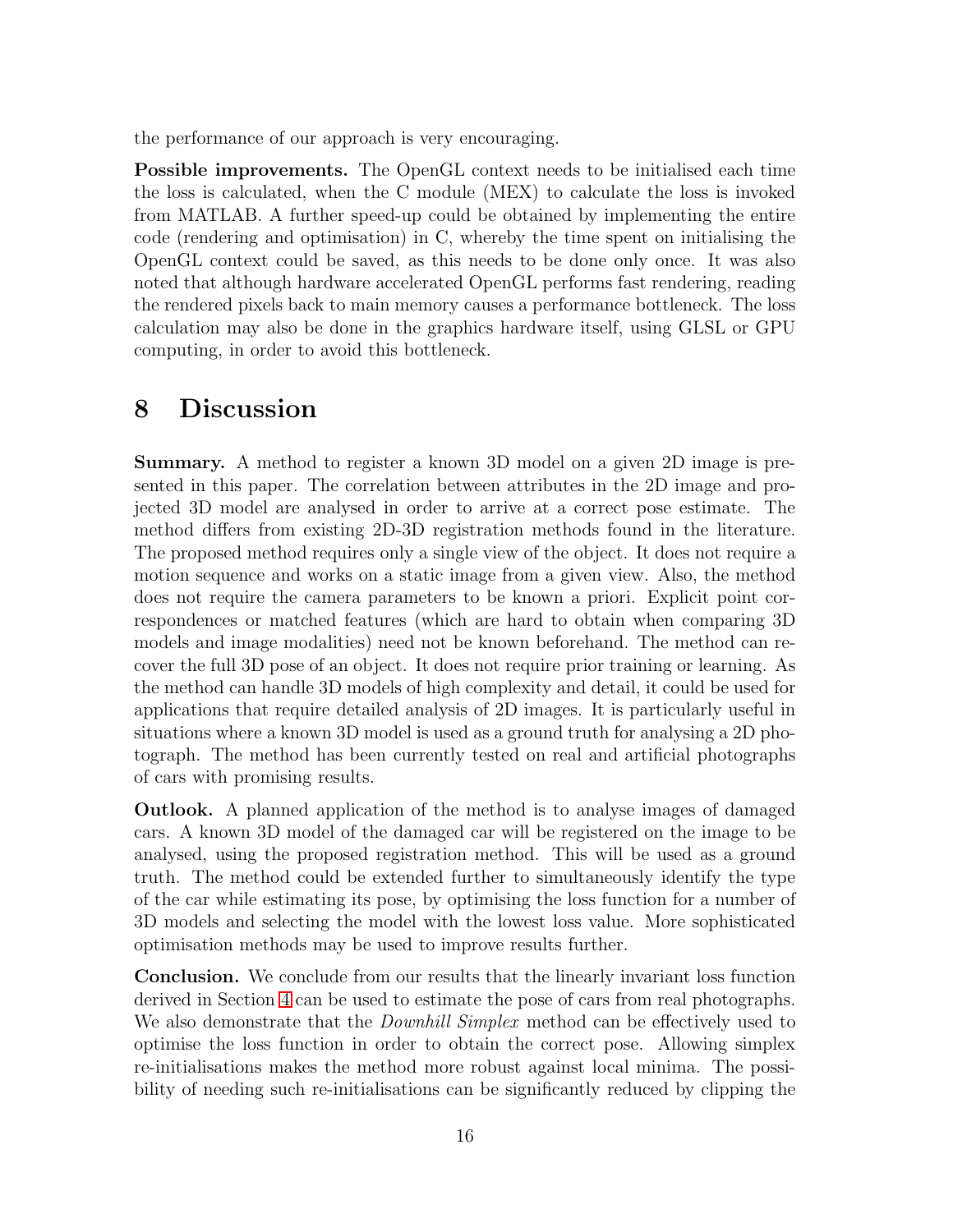background of the image when calculating the loss. Despite being a direct pixel based method (as opposed to a feature/point based method), the performance of our method is very encouraging in comparison with other recent approaches, as discussed in Section [7.](#page-13-0)

### References

- <span id="page-16-6"></span>[ANB09] M. Arie-Nachimson and R. Basri. Constructing implicit 3d shape models for pose estimation. In *ICCV*, 2009.
- <span id="page-16-4"></span>[Bro81] Brooks, R. A., and Binford, T. O. Geometric modelling in vision for manufacturing. In *Proceedings of the Society of Photo-Optical Instrumentation Engineers Conference on Robot Vision*, volume 281, pages 141–159, Washington, DC, USA, April 1981.
- <span id="page-16-0"></span>[CD86] Roland T. Chin and Charles R. Dyer. Model-based recognition in robot vision. *ACM Comput. Surv.*, 18(1):67–108, 1986.
- <span id="page-16-8"></span>[DDDS04] P. David, D. DeMenthon, R. Duraiswami, and H. Samet. SoftPOSIT: Simultaneous pose and correspondence determination. *International Journal of Computer Vision*, 59(3):259–284, 2004.
- <span id="page-16-9"></span>[DF90] R. Deriche and O. Faugeras. Tracking line segments. *Image and Vision Computing*, 8(4):261–270, 1990.
- <span id="page-16-3"></span>[FP02] David A. Forsyth and Jean Ponce. *Computer Vision: A Modern Approach*. Prentice Hall Professional Technical Reference, 2002.
- <span id="page-16-10"></span>[FvDFH95] J. D. Foley, A. v. Dam, S. K. Feiner, and J. F. Hughes. *Computer Graphics: Principles and Practice in C*. 2nd edition, 1995.
- <span id="page-16-1"></span>[GA79] G. J. Gleason and G. J. Agin. A modular system for sensor-controlled manipulation and inspection. In *Proceedings of the 9th International Symposium on Industrial Robots*, pages 57–70, Washington, DC, USA, March 1979. Society of Manufacturing Engineers.
- <span id="page-16-11"></span>[HB09] M. Hutter and N. Brewer. Matching 2-D Ellipses to 3-D Circles with Application to Vehicle Pose Identification. pages 153–158. Image and Vision Computing New Zealand, 2009. IVCNZ'09. 24th International Conference, 2009.
- <span id="page-16-2"></span>[Hor75] B.K.P. Horn. Obtaining shape from shading information. In *PsychCV75*, pages 115–155, 1975.
- <span id="page-16-5"></span>[HU90] D.P. Huttenlocher and S. Ullman. Recognizing solid objects by alignment with an image. *International Journal of Computer Vision*, 5(2):195–212, 1990.
- <span id="page-16-7"></span>[KN97] Henner Kollnig and Hans-Hellmut Nagel. 3d pose estimation by directly matching polyhedral models to gray value gradients. *Int. J. Comput. Vision*, 23(3):283–302, 1997.